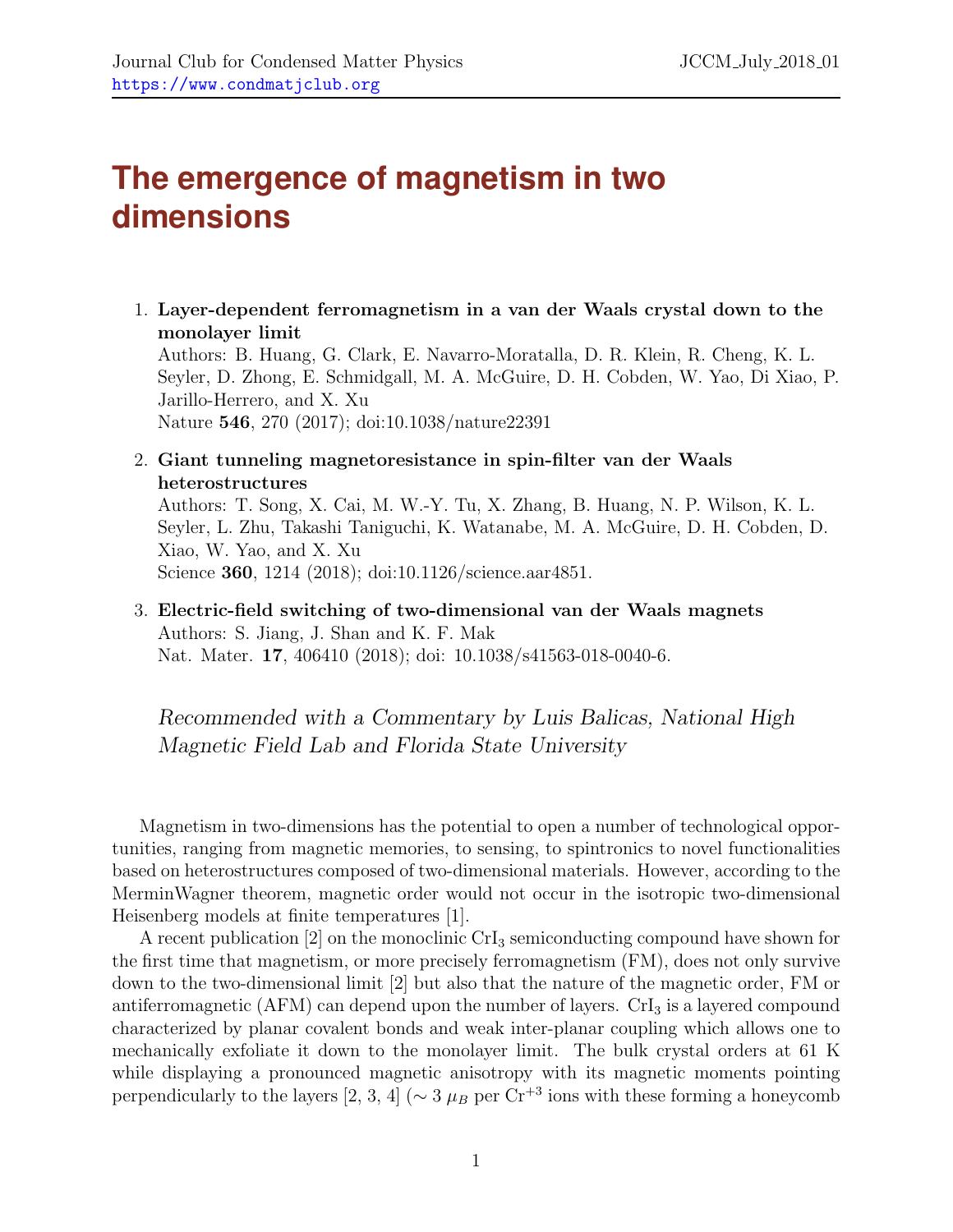lattice). In contrast to the monolayer, two adjacent layers order antiferromagnetically with their inter-planar magnetic moments pointing in opposite directions.

Ref. [2] carefully analyzed the magnetic response of  $CrI<sub>3</sub>$  as a function of both the number of layers and of the magnetic field applied perpendicularly to them via polar magneto-optical Kerr effect (MOKE) measurements (Faraday geometry). The authors find pronounced hysteresis or coercive fields associated with the polarization of the moments in monolayers and in tri-layers (both ferromagnetic) but the near absence of hysteresis in bilayers, which in turn display a metamagnetic transition towards the spin-polarized state.

Subsequently, the same University of Washington group, built magnetic tunnel junctions (MTJ) based on the spin-filter effect after stacking  $CrI<sub>3</sub>$  bilayers with graphene (acting as electrodes) and hexagonal boron nitride (acting as encapsulating layers) [3]. The authors observe a dramatic increase in inter-layer tunneling current whenever the magnetic field surpasses the critical field required to polarize the magnetic moments in bilayers, trilayers and also in four-layer stacks. Their inter-layer resistance changes between several hundred percent in the bi-layers to values exceeding  $10<sup>4</sup>$  percent in four-layers when they are driven from the spin unpolarized to the polarized state with an external magnetic field. According to the authors of Ref. [3] four-layer stacks exceed, by one order of magnitude, values extracted from conventional MTJs under similar experimental conditions.

In field-effect transistors (FETs) based on  $CrI_3$ , Ref. [4] claims that it is possible to control the magnetic state of bilayers through the application of a small gate-voltage when the FETs are brought into the vicinity of the metamagnetic transition that leads to the spinpolarized state. When the external magnetic field barely exceeds the spin-flip critical-field, the application of a gate-voltage can suppress the spin-polarized state re-stabilizing the AFordered state. This observation would correspond to a novel type of magnetoelectric-effect although a microscopic mechanism remains to be developed. The authors have also applied a periodic gate electric field to drive the system forth and back between both magnetic states finding that this switching survives an undefined number of cycles. Ref. [4] suggests that this magnetoelectric-effect would originate from the electric-field dependence of the interlayer exchange bias.

Beyond the potential for applications implied by these observations, several fundamental questions remain to be addressed: i) why the interaction with the substrate does not affect the magnetic order in the monolayers? ii) Why does the ferromagnetism in the monolayer remain completely oblivious to the absence of an adjacent layer? iii) What is the origin of the magnetic anisotropy in this compound? iv) What is the precise role played by the electricfield concerning the claimed magnetoelectric-effect in a compound that displays inversion symmetry?

Notice that there are a number of other rare-earth based trihalides for which there is virtually no magnetic data in the literature. Examples include CeIn<sub>3</sub>, DyI<sub>3</sub>, TbI<sub>3</sub>, HoI<sub>3</sub>, etc., and their Cl and Br variants. For instance,  $TbI_3$  would seem to display the same crystallographic structure as CrI<sub>3</sub> at lower temperatures, that is  $R\overline{3}h$  (148), suggesting that it might also be exfoliable. The fact that Tb displays a large free moment *∼* 9 *µ<sup>B</sup>* and orders ferromagnetically at relatively high temperatures, i.e.  $T_c \sim 230$  K, suggests that TbI<sub>3</sub> might display magnetic order at much higher temperatures when compared to  $\rm CrI<sub>3</sub>$ , opening perhaps a real potential for applications based on magnetic two-dimensional materials. Nevertheless, its magnetic properties could be considerably more complex than those of CrI<sup>3</sup>